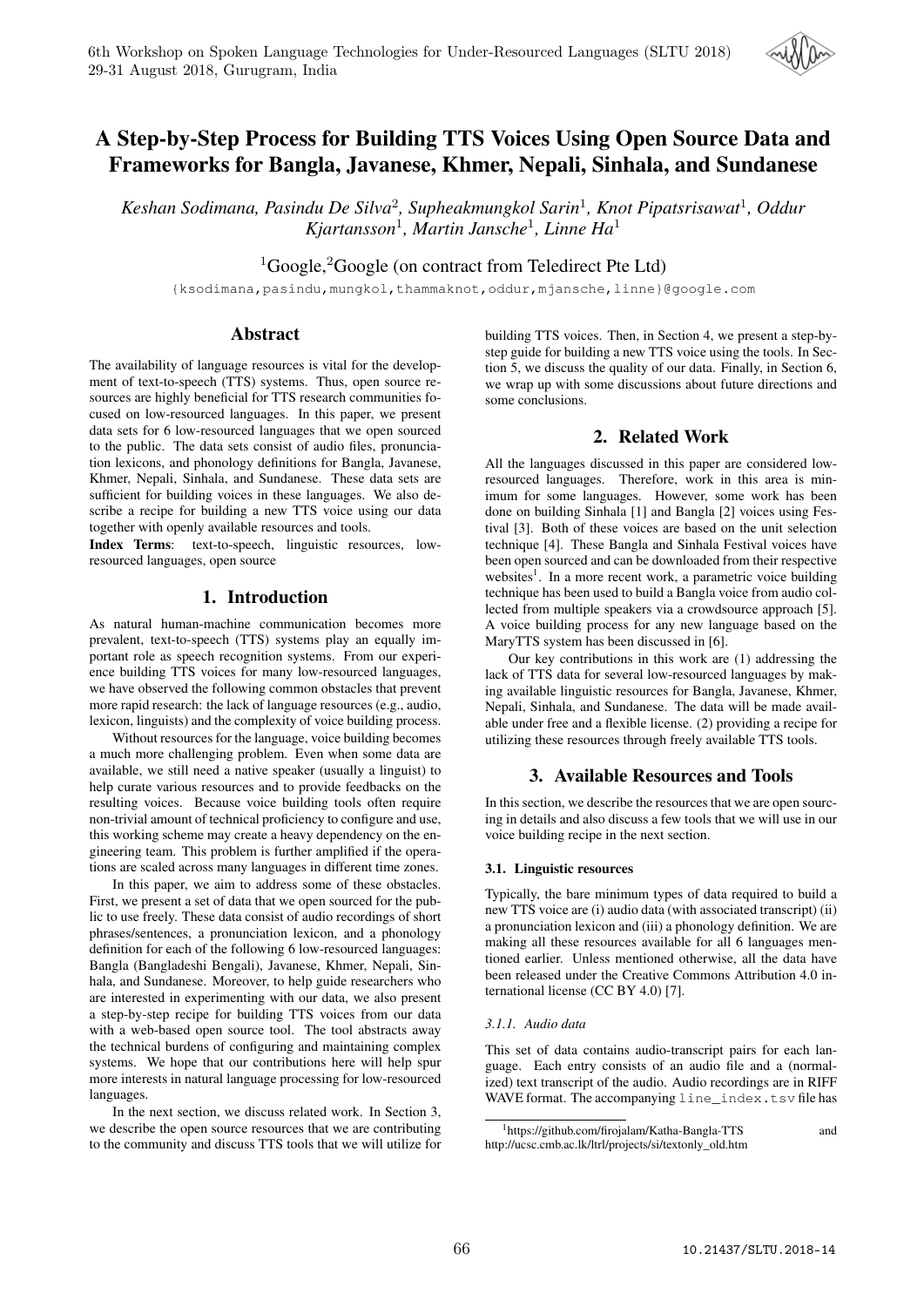| Language  | Gender | Speaker count | Number of audio files | Total Duration (hours) | Location                   |  |
|-----------|--------|---------------|-----------------------|------------------------|----------------------------|--|
| Bangla    | M      | <sub>b</sub>  | 1819                  | 2:56:18                | http://www.openslr.org/37/ |  |
| Javanese  | F      | 20            | 2864                  | 3:31:13                | http://www.openslr.org/41/ |  |
|           | M      | 21            | 2958                  | 3:28:13                |                            |  |
| Khmer     | F      | 17            | 2906                  | 3:58:00                | http://www.openslr.org/42/ |  |
| Nepali    | Е      | 19            | 2064                  | 2:47:45                | http://www.openslr.org/43/ |  |
| Sinhala   | F      | 13            | 2064                  | 3:22:49                | http://www.openslr.org/30/ |  |
| Sundanese | F      | 21            | 2401                  | 3:12:21                | http://www.openslr.org/44/ |  |
|           | M      | 22            | 1812                  | 2:10:22                |                            |  |

Table 1: *A catalogue showing information about recorded audio files in different languages and genders.*

| Language  | Number of lexicon entries |
|-----------|---------------------------|
| Bangla    | 69277                     |
| Javanese  | 54322                     |
| Khmer     | 70671                     |
| Nepali    | 66119                     |
| Sinhala   | 52573                     |
| Sundanese | 42816                     |

Table 2: *Number of lexicon entries for each language.*

the normalized transcript of the recorded audio along with the ID of the corresponding audio file. Table 1 shows the properties and location of the audio corpus of each language.

The audio data were collected from a group of volunteers in each language. The volunteers were between the ages of 20 and 35. They were asked to read short sentences, each of which contains 5 - 20 words. The texts used for recording were either extracted from wikipedia, general websites, or were declarative sentences created by native speakers of the target languages. The recording was conducted in quiet environments: either a sound studio or a quiet room with a soundproof booth. Moreover, all audio files have passed through a QC process to ensure good audio quality, absence of background noise, and match between recorded audio and text transcript.

#### *3.1.2. Pronunciation lexicon*

A pronunciation lexicon is a map from words to their pronunciations written in a certain convention (e.g., IPA) [8]. Lexicons are important in a TTS system because they allow the system to turn training text or input text into the underlying pronunciations (e.g., sequences of phoneme symbols). The system can then synthesize the voice based on the resulting pronunciations.

These lexicon files can be found in Google Internationalization team's language resources repository [9] for each language. For example: the Javanese lexicon can be accessed at https://github.com/googlei18n/languageresources/blob/master/jv/data/lexicon.tsv. Other lexicons can be found in their respective language's folder. Table 2 lists the amounts of lexicon entries we have made available for each language.

We created these pronunciation lexicons by working with native speaker linguists to create guidelines for phonemic transcriptions. Then, we utilized teams of linguists (or trained native speakers) to manually transcribe words based on the guidelines. Every word entry has also gone through a QC process to ensure correctness. Words in these lexicon were obtained by crawling wikipedia pages and websites in these languages. We aggregated and ranked the words according to their frequencies of occurrences. The linguists then transcribed the top words in the lists.

#### *3.1.3. Phonology*

The phonology definition of a language defines the set of phonemes and their properties. For example, it lists all possible consonants, vowels, and indicates properties such as place of articulation, nasality, and voicing properties. Phonology definitions are important for voice building because they provide features and clues for voice building algorithms to accurately learn an acoustic model for the language. A phonology definition for each language is available at the language resources Github repository [9]. For example, the phonology file for Javanese is at https://github.com/googlei18n/ language-resources/blob/master/jv/festvox/ phonology.json.

#### 3.2. Voice building tools

In the subsequent section, we will present a recipe for building a TTS voice. The underlying voice building tools used are Festival [3] and Merlin [10].

Festival [3, 11] is a popular TTS engine used by many researchers. Festival provides routines to build parametric voices using its clustergen algorithm. It also contains some useful preprocessing sub-components that other engines rely on.

Merlin is a TTS engine which uses neural networks to build voices. It relies on parts of Festival to preprocess input data (e.g., to generate features).

Setting up either Festival and Merlin for voice building and maintaining such systems are not trivial tasks. As a result, we presented, in an earlier work, Voice Builder, a framework that simplifies voice building process by wrapping both Festival and Merlin in an easy-to-use web frontend [12]. Voice Builder is also an open source tool that can be used by any interested researchers to build voices and manage experiments. Currently, Voice Builder is configured with both Festival and Merlin as underlying voice building engines<sup>2</sup>.

## 4. Step-by-step voice building process

Now we will provide detailed instructions on how to build a TTS voice from the data we described in the previous section. We will use Voice Builder as a tool for building the voice, instead of interacting directly with voice building engines like Festival or Merlin. As a prerequisite, please download language resources (LR) repository from [9]. This repository contains some useful scripts that we will utilize in this section.

<sup>2</sup>Readers interested in voice building tool boxes may also check out [13, 14].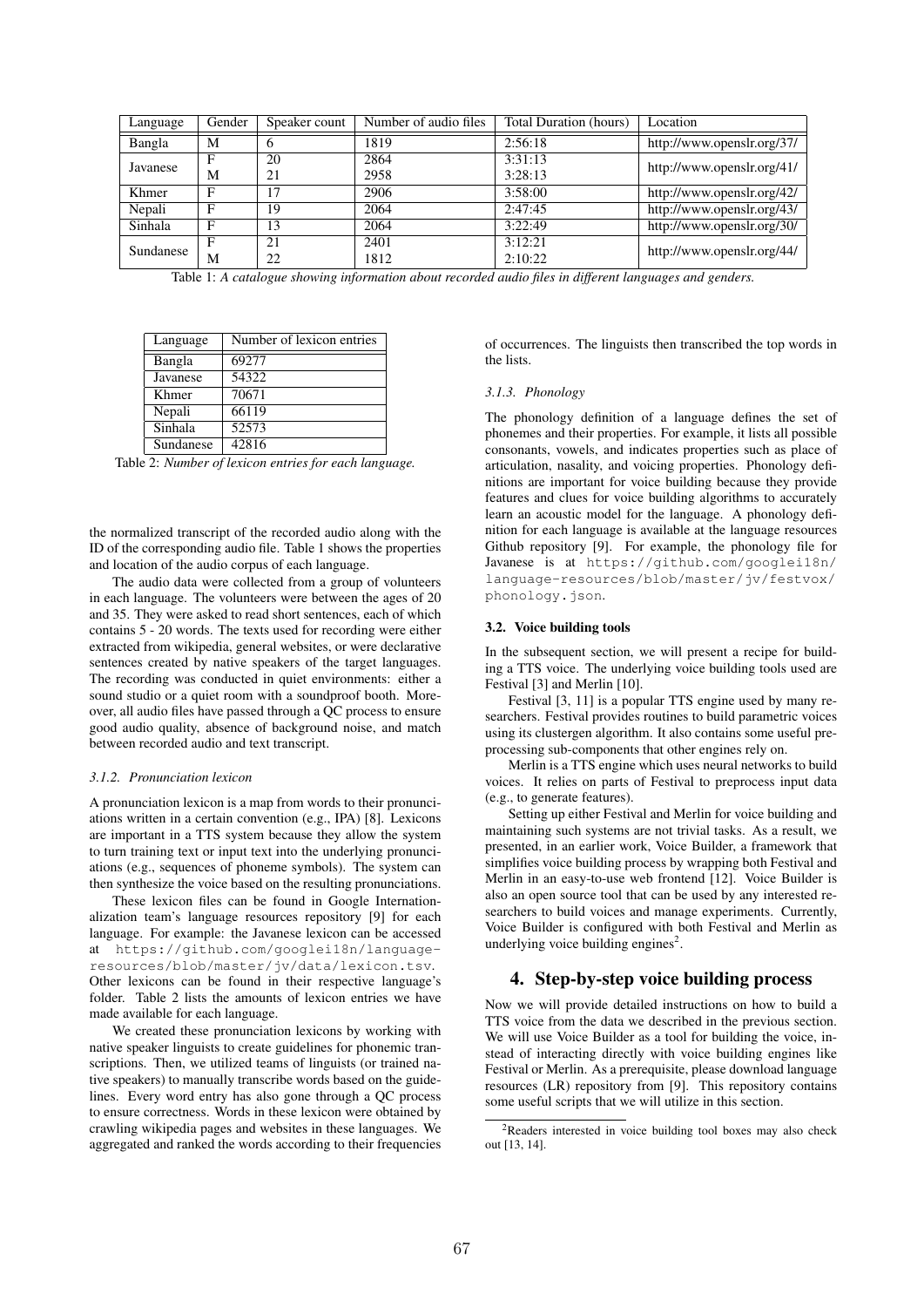| <b>Create a voice</b>                                                                         |                     |                                                        |  |  |  |
|-----------------------------------------------------------------------------------------------|---------------------|--------------------------------------------------------|--|--|--|
| Voice name<br>my_voice                                                                        | Created by<br>user1 | <b>TTS Backend</b><br>festival                         |  |  |  |
| Engine params (1 "key=value" per line, order should not be changed)<br>wagon_stop=50          |                     |                                                        |  |  |  |
| Lexicon file path<br>gs://voice-builder-public-data/examples/sinhala/lexicon.scm              |                     | Lexicon file type<br><b>SCM</b>                        |  |  |  |
| Phoneme inventory file path<br>gs://voice-builder-public-data/examples/sinhala/phonology.json |                     | Phoneme inventory file type<br>JSON_EXTERNAL_PHONOLOGY |  |  |  |
| <b>CREATE NEW</b>                                                                             |                     |                                                        |  |  |  |
| Sample rate<br>22050                                                                          |                     |                                                        |  |  |  |
| Ways file path<br>gs://voice-builder-public-data/examples/sinhala/wavs.tar.gz                 |                     | Ways file type<br><b>TAR</b>                           |  |  |  |
| Ways info file path<br>gs://voice-builder-public-data/examples/sinhala/txt.done.data          |                     | Wavs info file type<br>FESTIVAL_PROMPTS                |  |  |  |

Figure 1: *A screenshot of a page for creating a voice in Voice Builder. Note that all data paths used in the form are GCS paths.*

Voice Builder is a web-based tool that simplifies voice building process by abstracting away low-level interactions with voice engines (such as Festival or Merlin). Behind the scene, Voice Builder utilizes TTS engines (wrapped in Docker container) on Google Cloud Platform (GCP). The use of GCP, which is a publicly accessible platform, removes a lot of technical burdens from the users. However, before we can use it for building a voice, we need to make the data accessible by Voice Builder. This is achieved by uploading the data to Google cloud storage (GCS) [15]. We will now present a step-by-step process for preparing the data and uploading them to GCS.

- 1. Lexicon: This contains all the words and their transcriptions. They are typically formatted as TSV, because this format is simple and easy to understandable. The first column of the TSV file is the word (i.e., spelling) and the second column is the pronunciation (e.g., in IPA). The syllable boundaries are marked with "." in the pronunciation. For example,
	- අංකනය /a ŋ . k ə . n̪ ə . j ə/

In order for the lexicon to be used by Festival or Merlin, it needs to be in the Festival lexicon format. We have included lexicon in both the TSV and Festival format in our open source repository. However, if any user would like to make modifications to the lexicon, editing the TSV file is probably easier. The edited file can then be converted into the Festival format by using festival\_utils/festival\_lexicon\_from\_tsv.py, which can be found in LR. For example, running

\$ cat si/data/lexicon.tsv | python festival\_utils/festival\_lexicon\_from \_tsv.py > si/festvox/lexicon.scm will convert the Sinhala TSV lexicon into the Festival format (lexicon.scm).

2. Audio data: These are the recordings that will be used for training a voice model. Each file should be in the RIFF WAVE format. Then, the folder containing all the audio files should be compressed in the tar format. For example, to compress all the audio file in folder "audio" into an archive named "audio.tar", run

- \$ tar -cf audio.tar audio
- 3. Audio and transcript: This is the mapping between audio files and their corresponding text transcripts. It is stored in a TSV file where the first column is the audio file name (without the ".wav" extension) and the second column is the corresponding (segmented) text. For example, sin\_2241\_0397568785 මෙහි මුදාව අභය

In our data sets, each audio file name also encodes the speaker ID. In the above example, 2241 is the speaker ID, and 0397568785 is a random string associated with that audio entry. Thus, all audio files recorded from this same speaker will have the prefix sin\_2241. This mapping file needs to be in the Festival format for voice building. Again, we have made the mapping files available in both formats in our repository. If needed, the TSV file can be converted to the Festival format using festival\_utils/prepare\_prompts.py, which can be found in LR as well. For example, running \$ cat si/data/line\_index.tsv | python festival\_utils/prepare\_prompts.py > si/festvox/txt.done.scm

will convert the TSV mapping file into a mapping file in Festival-compatible format.

4. Phonology: This contains the phoneme inventory of the language. This file is in JSON format, which is described in details here:

https://github.com/googlei18n/ language-resources/blob/master/docs/ JSON\_PHONOLOGY.md3

<sup>&</sup>lt;sup>3</sup>Going over the format of this file is beyond the scope of this paper.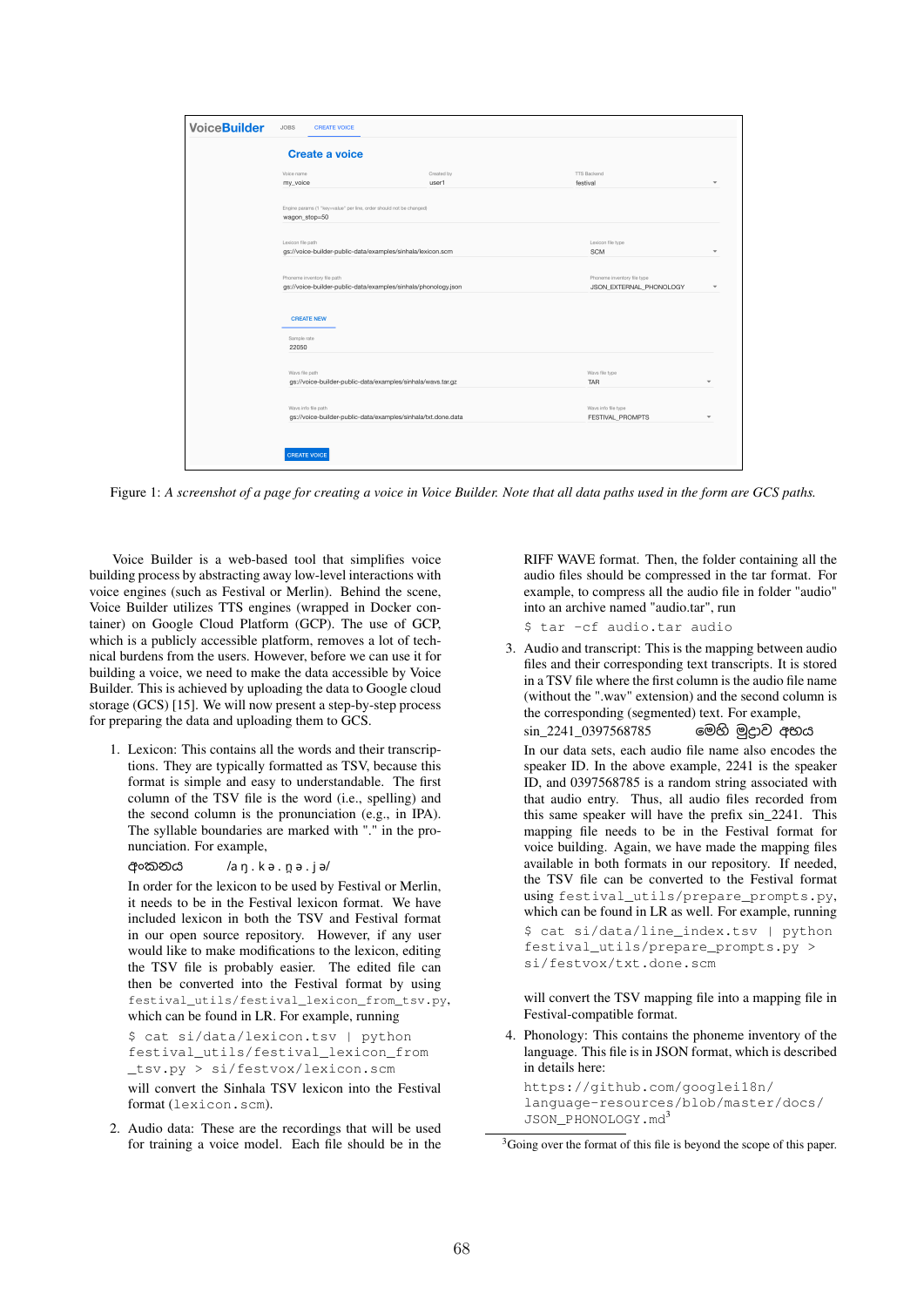This JSON file can be used directly by the voice building process.

Once all the data are in the right format, we simply need to upload them onto a Google cloud storage folder (also known as a "bucket"). We will use the gsutil command line tool to upload the data. To download this tool, which is packaged as "Cloud SDK", and get started, please follow the instruction at https://cloud.google.com/storage/docs/ quickstart-gsutil. Once you finish this step, you should have Cloud SDK installed on your local machine and have created a project on Google Cloud. The next step is to create a new storage bucket. This can be done by running

\$ gsutil mb gs://<bucket>/

where <br/>bucket> is an arbitrary bucket name. Once done, we can upload data onto this bucket with the following command:

\$ gsutil cp <file> gs://<br/>bucket>/<path> This command will upload  $\leq$  file  $>$  from a local machine onto GCS bucket <br/>bucket> at <path> relative to the root of the bucket. For example, to upload a lexicon file in Sinhala onto my\_bucket at path si/lexicon, run

\$ gsutil cp si/festvox/lexicon.scm gs://my\_bucket/si/lexicon.scm

All uploaded files need to be made publicly accessible (so that Voice Builder can access them). The following command can be used to make a file in a bucket public:

\$ gsutil acl ch -u AllUsers:R

gs://<br/>bucket>/<path>

Once all the above data are in Google cloud storage, we can simply go to Voice Builder demo's "create voice" page at http://tinyurl.com/voice-builder 4 . We then need to fill in the paths to the resources that have been uploaded to GCS. Each GCS path has the format gs://<br/>bucket>/<path>/<to>/<file>. Figure 1 shows some example paths in a bucket called voice-builder-public-data. Currently, Voice Builder supports 2 options for voice building engine; Festival or Merlin. Once an engine is selected and the rest of the form filled out, you can simply click the "create voice" button at the bottom of the page. This will initiate a "job" that trains a voice model based on the data and parameters in the form. Figure 1 shows a screenshot of the "create voice" page in Voice Builder. Notice the field called "Engine params" on the second row of the form. This field allows users to adjust parameters to be passed to the underlying voice building engine. Users may leave the value of this field unchanged or experiment with other values for better results. Please consult the manual of the respective engine for complete explanation of the options.

The "jobs" page of Voice Builder lists all the jobs in the system and indicates their statuses. Once training is completed, you can click on the job ID to visit the page for that job. On this page, you can click a button to deploy the trained voice model for audio synthesis. After a few seconds, once the model is fully deployed, you can enter arbitrary text in the target language into the text box at the bottom of this page and click a button to synthesize the voice.

# 5. Data quality

The audio data sets released as part of this paper are all multispeaker. We have used Google's internal TTS system to build voices from these data. In fact, these voices have been made available through services such as Google Translate [16]. We have also evaluated the quality of these voices by measuring the Mean Opinion Score (MOS), which ranges from 1 (unnatural speech) to 5 (natural speech) [17]. Table 3 shows the MOS of these voices, which were built using Google's proprietary algorithm similar to that described in [5]. All voices listed here are monolingual, multi-speaker voices.

| Language       | Mean opinion score |
|----------------|--------------------|
| Bangla (M)     | $3.403 \pm 0.098$  |
| Javanese $(F)$ | $3.998 \pm 0.103$  |
| Khmer $(F)$    | $3.512 \pm 0.144$  |
| Nepali $(F)$   | $3.705 \pm 0.139$  |
| Sinhala $(F)$  | $3.285 \pm 0.161$  |
| Sundanese (F)  | $3.669 \pm 0.097$  |

Table 3: *Mean opinion score for a voice of each language. The genders of the tested voices are indicated in parentheses.*

It is important to note that different voice building tools may produce voices with different quality and characteristics, even from the same training data set. Moreover, each voice building engine contains a number of training parameters that can be tweaked for different results. We encourage interested researchers to experiment with our open source data to produce voices that fit their use cases. Our data here show that the resources discussed in this paper are more than sufficient for building intelligible and good quality voices for these languages. In our other work, we have explored combining the Javanese and Sundanese data sets together with an Indonesian corpus to create an even higher quality voice for Javanese and Sundanese [18].

## 6. Conclusions

In this paper, we aim to address some challenges in the area of TTS research for low-resourced languages. We presented data sets of recorded audio in 6 low-resourced languages and linguistic resources necessary to build TTS voices in these languages. Moreover, we describe a relatively simple method for utilizing the presented data to create a TTS voice through a web application called Voice Builder. By using Voice Builder, a lot of technical complexities are abstracted away from the voice building process, allowing TTS research and experimentation to be more accessible to a wider set of audience. We hope that this work will invite more interests in natural language processing research on low-resourced languages.

## 7. Acknowledgements

We would like to thank all the volunteers that have contributed their time and donated their voices to the collection.

#### 8. References

[1] R. Weerasinghe, A. Wasala, V. Welgama, and K. Gamage, "Festival-si: A sinhala text-to-speech system," in *Text, Speech and Dialogue, 10th International Conference, TSD 2007, Pilsen, Czech Republic, September 3-7, 2007, Proceedings*, 2007, pp. 472–479.

<sup>&</sup>lt;sup>4</sup>The use of computing resources on the demo is free. If any users want to run their own instance<br>of Voice Builder, please follow the instructions at of Voice Builder, please follow the instructions at https://github.com/google/voice-builder.<br>The pricing of GCP resources can be

The pricing of GCP resources can be found at https://cloud.google.com/pricing.